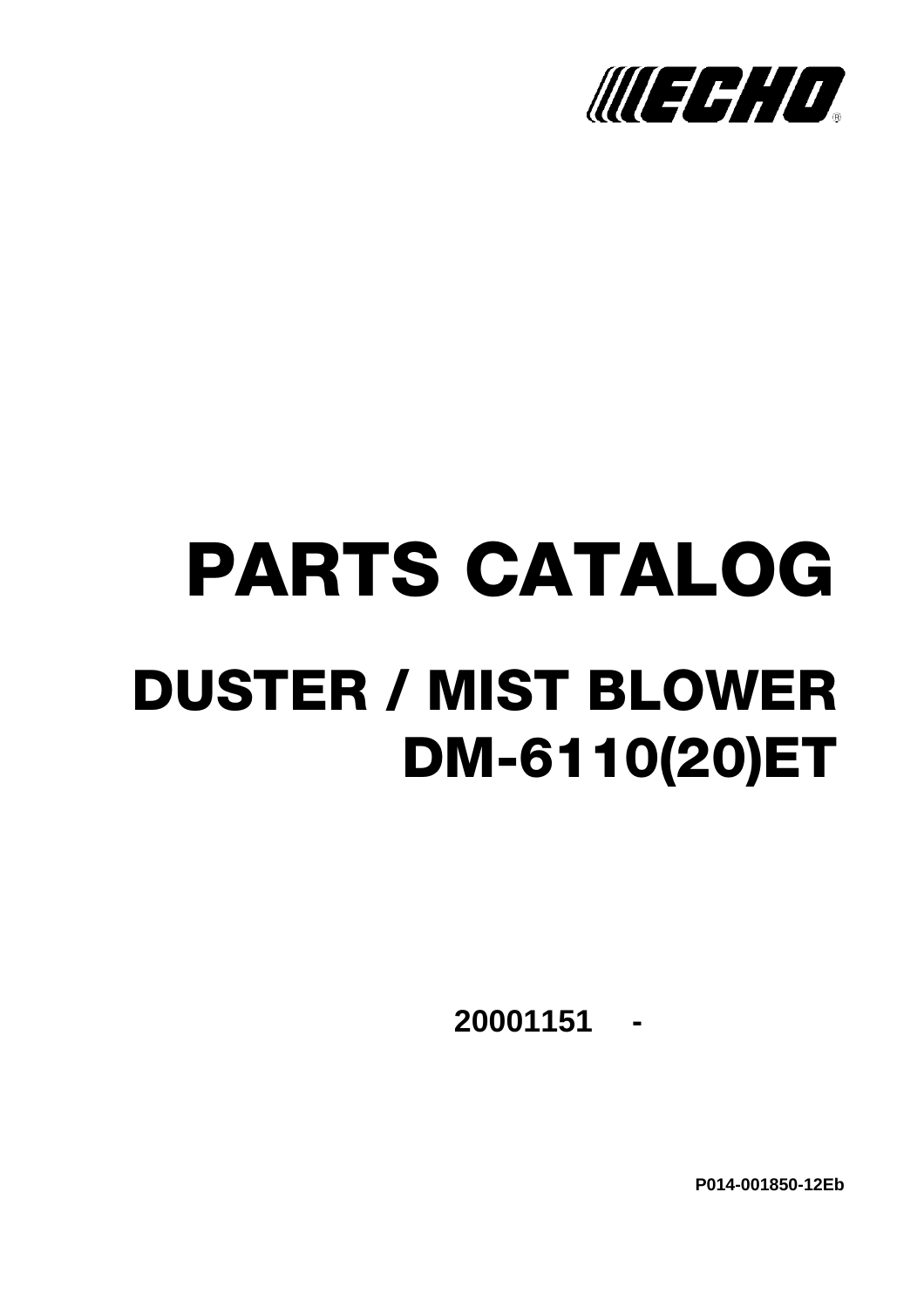#### 1. CYLINDER, CRANKCASE, PISTON



| <b>KEY</b> | LV. | PART NUMBER Q'TY DESCRIPTION |                |                          | <b>REMARKS</b>      | NOTE <sub>1</sub> | NOTE <sub>2</sub> |
|------------|-----|------------------------------|----------------|--------------------------|---------------------|-------------------|-------------------|
| 3          |     | 101514-06210                 | 1.             | <b>COVER, CYLINDER</b>   |                     |                   |                   |
| 4          |     | 145512-06211                 | 1              | <b>GASKET, MUFFLER</b>   |                     |                   |                   |
| 5          |     | 900162-05022                 | 4              | BOLT, H.S. 5*22          | 5*22 W.SW           |                   |                   |
| 6          |     | A130-000111                  | 1              | <b>CYLINDER</b>          |                     |                   |                   |
| 7          |     | 900242-05010                 | 1              | SCREW 5*10               |                     |                   |                   |
| 8          |     | A160-000680                  |                | COVER, CYLINDER          |                     |                   |                   |
| 9          |     | V103-001540                  |                | <b>GASKET, INTAKE</b>    |                     |                   |                   |
| 10         |     | 101010-06211                 | 1              | <b>GASKET, CYL. BASE</b> |                     |                   |                   |
| 11         |     | P021-038580                  | 1              | <b>PISTON KIT</b>        |                     |                   |                   |
| 12         | $+$ | 100011-08360                 | $\overline{2}$ | RING, PISTON             |                     |                   |                   |
| 13         | $+$ | 100013-06210                 | 1              | PIN, PISTON              |                     |                   |                   |
| 14         | $+$ | V580-000010                  | $\overline{2}$ | RING.END                 | 10                  |                   |                   |
| 15         | $+$ | 100012-12330                 | 1              | <b>BEARING, NEEDLE</b>   |                     |                   |                   |
| 18         |     | P021-014700                  | 1              | <b>CRANKCASE SET</b>     |                     |                   |                   |
| 19         | $+$ | 100215-03930                 | $\overline{2}$ | PIN. DOWEL               |                     |                   |                   |
| 20         | $+$ | 900162-05040                 | 4              | BOLT, H.S. 5*40          | 5*40 W.SW           |                   |                   |
| 22         | $+$ | 100242-10721                 | 1              | <b>GASKET, CRANKCASE</b> |                     |                   |                   |
| 23         | $+$ | 100213-00310                 | $\overline{2}$ | <b>OILSEAL</b>           | <b>ISCD 15 25 7</b> |                   |                   |
| 24         | $+$ | 900810-36202                 | 2              | BEARING, BALL 6202       | 6202/C3             |                   |                   |
| 25         |     | 159129-08261                 | 1              | <b>COVER, DUST</b>       |                     |                   |                   |
| 26         |     | 900238-05018                 | 1              | <b>SCREW 5*18</b>        | $5*18$              |                   |                   |
| 27         |     | 150112-00310                 | 1.             | <b>BUSHING</b>           |                     |                   |                   |
| 28         |     | 900292-05025                 | 6              | <b>SCREW 5*25</b>        | 5*25 SUS            |                   |                   |
| 30         |     | 100100-06210                 | 1              | <b>CRANKSHAFT ASSY</b>   |                     |                   |                   |
| 33         |     | 900323-03014                 | 1              | <b>KEY WOODRUFF</b>      | $3*14$              |                   |                   |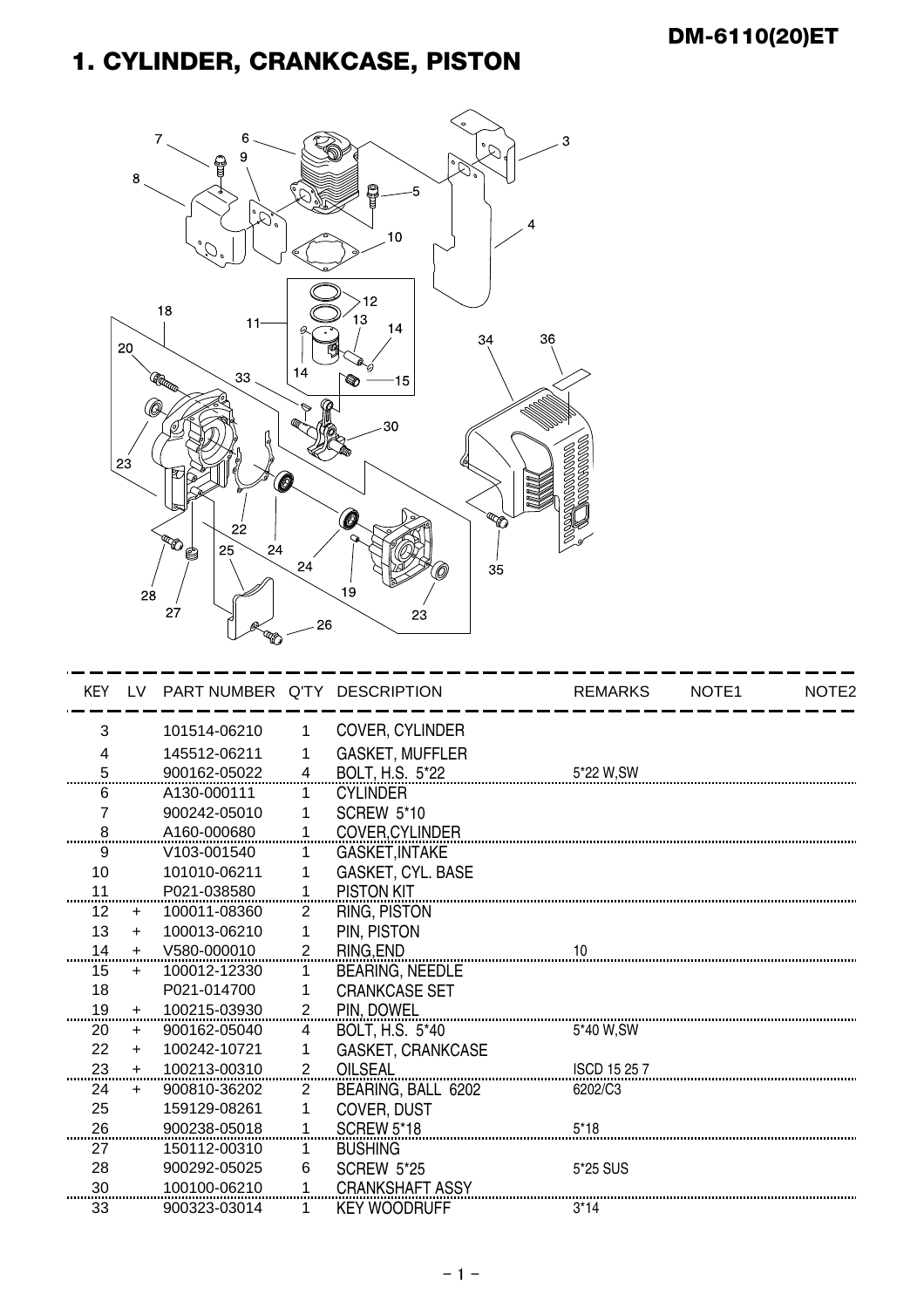#### 1. CYLINDER, CRANKCASE, PISTON



| KFY. | I V | PART NUMBER Q'TY DESCRIPTION<br>- 1 | ___      | _______<br>— 1 — 1 —<br>___<br>--<br>__ | <b>REMARKS</b><br><u>the community of the community of the community of the community of the community of the community of the community of the community of the community of the community of the community of the community of the community of </u><br>.<br>-- | NOTE <sub>1</sub> | NOTE <sub>2</sub> |
|------|-----|-------------------------------------|----------|-----------------------------------------|-------------------------------------------------------------------------------------------------------------------------------------------------------------------------------------------------------------------------------------------------------------------|-------------------|-------------------|
| 34   |     | 104016-06410                        | $\sim$ 1 | COVER, ENGINE                           |                                                                                                                                                                                                                                                                   |                   |                   |
| 35   |     | 900292-05020                        | 3        | SCREW 5*20                              | 5*20 SUS                                                                                                                                                                                                                                                          |                   |                   |
| 36   |     | X505-002310                         |          | LABEL.CAUTION                           | <b>HOT CAUTION</b>                                                                                                                                                                                                                                                |                   |                   |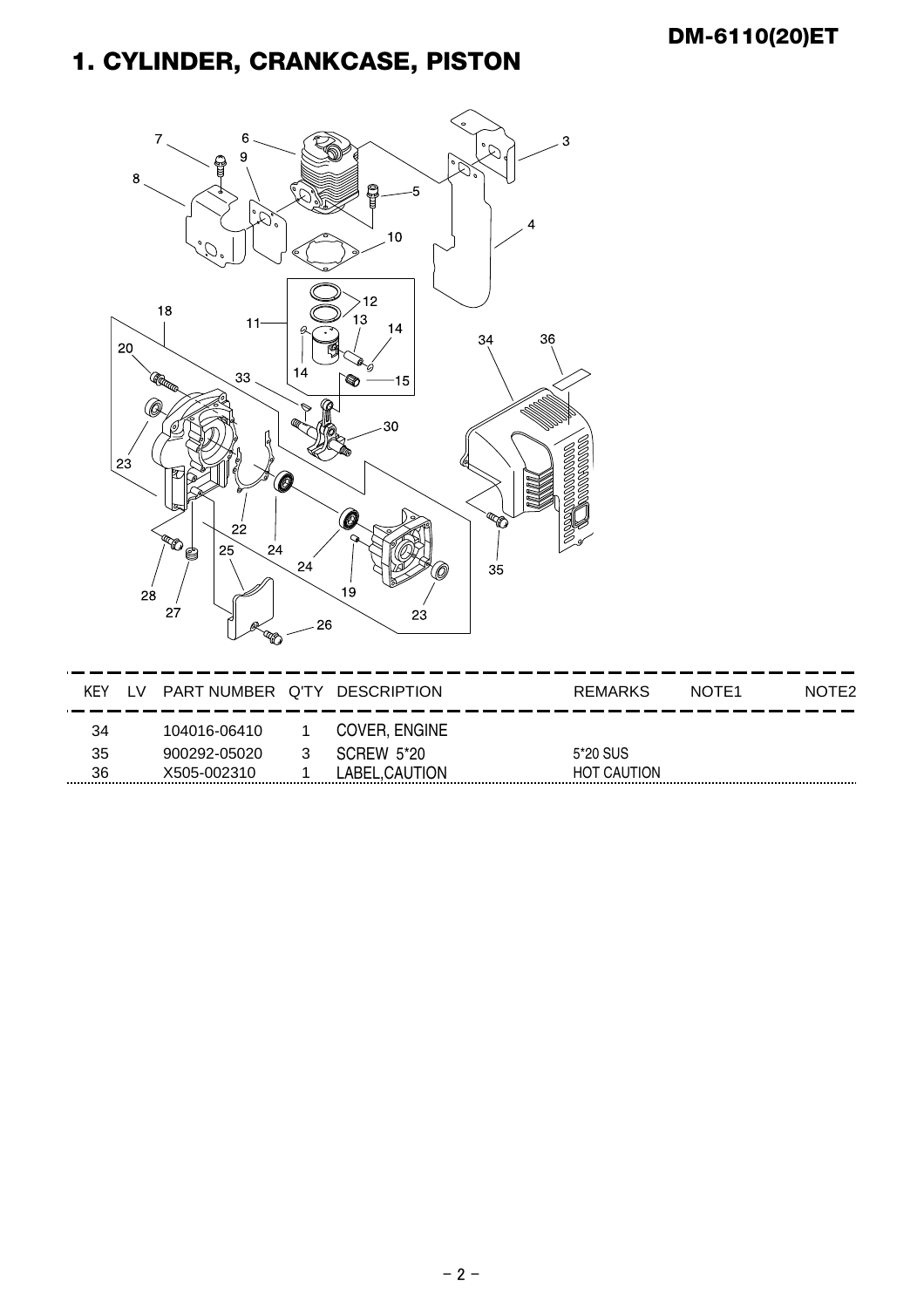## 2. AIR CLEANER, FUEL TANK



| <b>KEY</b> | IV. | PART NUMBER Q'TY DESCRIPTION |                |                           | <b>REMARKS</b> | NOTE <sub>1</sub> | NOTE <sub>2</sub> |
|------------|-----|------------------------------|----------------|---------------------------|----------------|-------------------|-------------------|
| 4          |     | 131600-42230                 | 1.             | CAP ASSY, FUEL TANK       |                |                   |                   |
| 5          | $+$ | 131003-21230                 | 1              | CUP SET, VENT             |                |                   |                   |
| 6          | $+$ | 131016-21060                 | $\mathbf{1}$   | <b>GASKET, FUEL CAP</b>   |                |                   |                   |
| 8          |     | A350-000342                  | 1              | <b>TANK, FUEL</b>         |                |                   |                   |
| 9          |     | 900220-06014                 | 2              | SCREW +-SR 6*14           | $6*14$         |                   |                   |
| 10         |     | 900605-00006                 | $\overline{2}$ | WASHER, SPRING 6          |                |                   |                   |
| 11         |     | 145642-00760                 | 2              | WASHER 6.5*18*1.6         | $6.5*18*1.6$   |                   |                   |
| 13         |     | 91331-05060                  | $\overline{2}$ | <b>SCREW</b>              | SR 5*60ZM      |                   |                   |
| 15         |     | 145712-14730                 | $\overline{2}$ | <b>WASHER</b>             |                |                   |                   |
| 17         |     | V103-001520                  | 1              | GASKET, INTAKE            |                |                   |                   |
| 18         |     | A200-000191                  |                | <b>INSULATOR, INTAKE</b>  |                |                   |                   |
| 19         |     | V <sub>103</sub> -001530     | 1              | <b>GASKET, INTAKE</b>     |                |                   |                   |
| 20         |     | 900105-05030                 | 2              | BOLT, H.S. 5*30           | $5*30$         |                   |                   |
| 21         |     | 890121-65830                 | 1              | LABEL, CHOKE              |                |                   |                   |
| 23         |     | A021-003800                  | 1              | CARBURETOR, DIAPHRAGM     |                |                   |                   |
| 27         |     | V471-000550                  | 1              | <b>PIPE</b>               | $3*6*145$      |                   |                   |
| 28         |     | P021-008620                  | 1              | <b>CLEANER CASE ASY</b>   |                |                   |                   |
| 29         |     | A244-000020                  | 1              | PLATE.PREVENT             |                |                   |                   |
| 30         |     | 130319-03710                 | 1              | <b>GRID, AIR CLEANER</b>  |                |                   |                   |
| 31         |     | 130317-03710                 | 1              | FILTER, AIR               |                |                   |                   |
| 32         |     | 130310-02910                 | 1              | <b>FILTER, AIR</b>        |                |                   |                   |
| 33         |     | 130311-03710                 |                | <b>GRID, AIR CLEANER</b>  |                |                   |                   |
| 34         |     | 130313-03712                 |                | <b>COVER, AIR CLEANER</b> |                |                   |                   |
| 35         |     | 890187-03710                 |                | LABEL, CLEANER            |                |                   |                   |
| 37         |     | 132115-56230                 |                | <b>GROMMET, FUEL</b>      |                |                   |                   |
|            |     |                              |                |                           |                |                   |                   |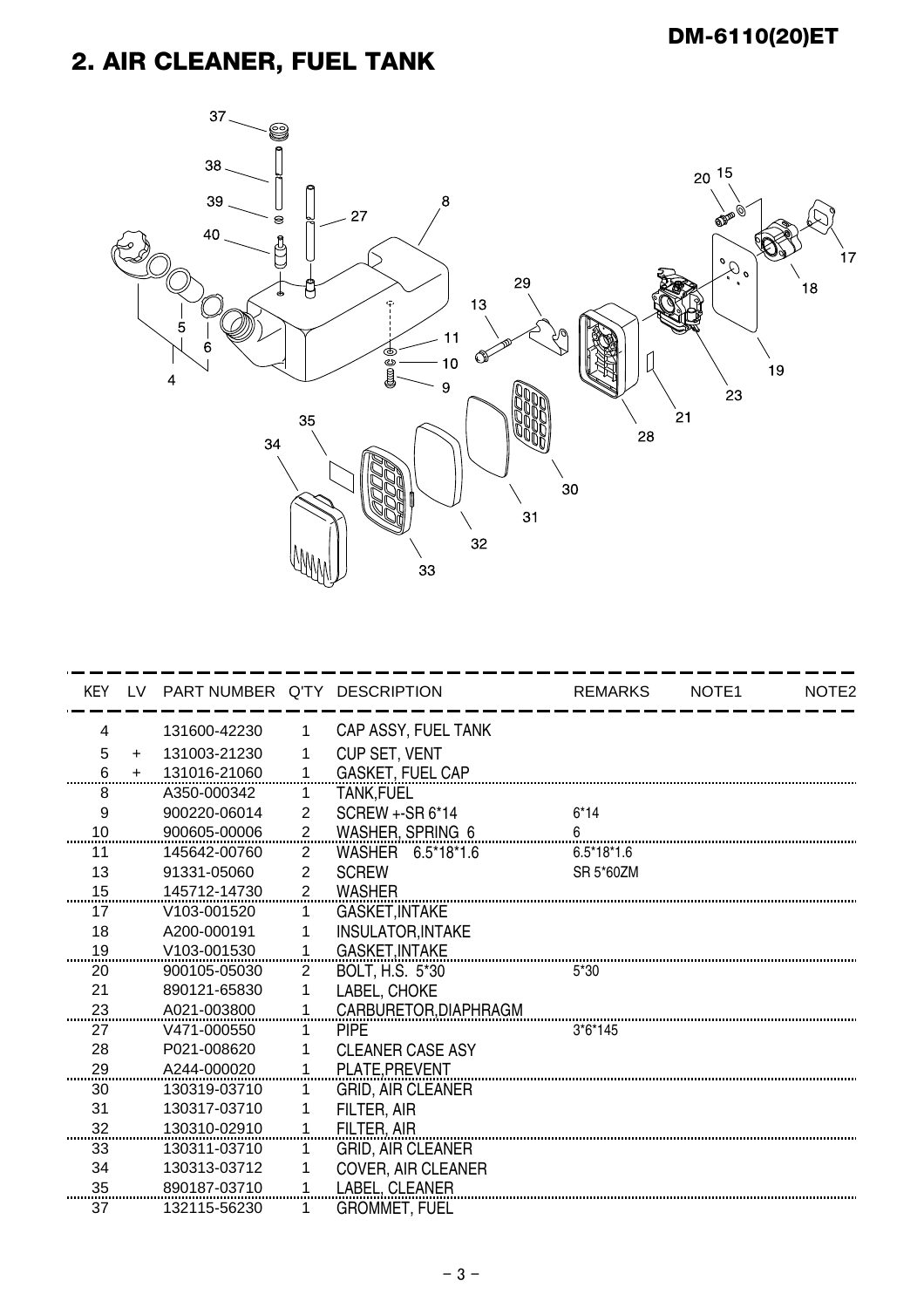## 2. AIR CLEANER, FUEL TANK



| KFY | I V | PART NUMBER Q'TY |    | <b>DESCRIPTION</b>                             | REMARKS         | NOTE <sub>1</sub> | )TF2<br>NC |
|-----|-----|------------------|----|------------------------------------------------|-----------------|-------------------|------------|
| 38  |     | V471-000770      | -- | ---<br>__<br>____<br>- -<br>___<br><b>PIPF</b> | ___<br>--<br>__ |                   |            |
| 39  |     | V490-001230      |    | CI IP                                          |                 |                   |            |
| 40  |     | 131205-19831     |    | <b>FUEL</b><br>STRAINER.                       |                 |                   |            |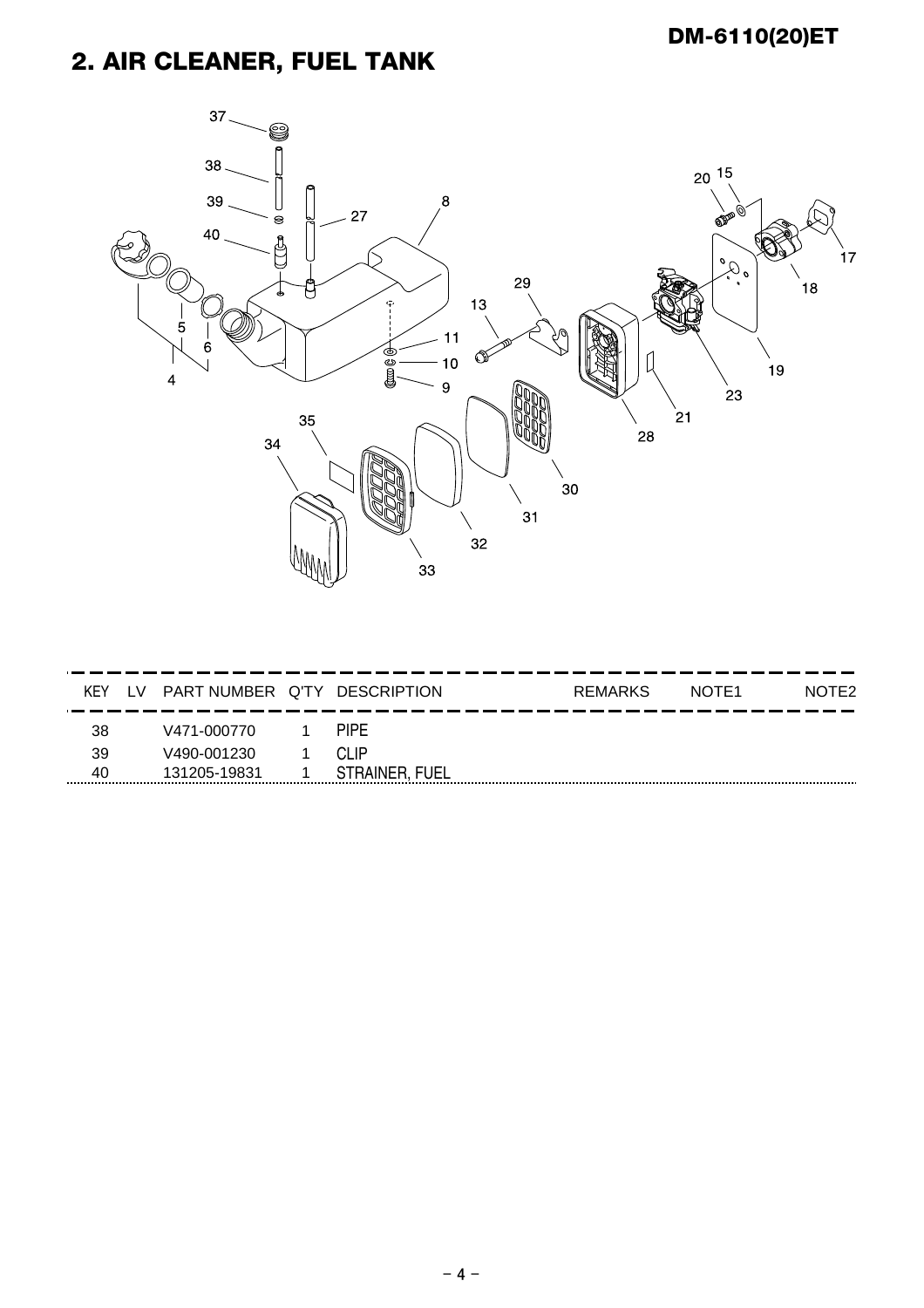#### 3. MAGNETO, STARTER



| <b>KEY</b> | LV.       | PART NUMBER Q'TY DESCRIPTION |                |                             | <b>REMARKS</b> | NOTE <sub>1</sub> | NOTE <sub>2</sub> |
|------------|-----------|------------------------------|----------------|-----------------------------|----------------|-------------------|-------------------|
|            |           | 900501-00010                 |                | NUT 10*1.25                 | 10*P1.25       |                   |                   |
| 3          |           |                              | 1              |                             |                |                   |                   |
| 4          |           | 900605-00010                 | 1              | WASHER, SPRING 10           | 10             |                   |                   |
| 5          |           | 900602-00010                 | 1              | WASHER 10(10.5*21*2)        | 10.5*21*2      |                   |                   |
| 6          |           | 200005-06210                 | $\mathbf{1}$   | <b>FAN</b>                  |                |                   |                   |
| 7          |           | 900148-05035                 | 4              | <b>BOLT 5*35</b>            | 5*35           |                   |                   |
| 8          |           | 156800-06161                 | 1              | ROTOR, MAGNETO              |                |                   |                   |
| 9          |           | 900238-05018                 | $\overline{2}$ | <b>SCREW 5*18</b>           | $5*18$         |                   |                   |
| 10         |           | 156601-06211                 | 1              | <b>C.D. IGNITION MODULE</b> |                |                   |                   |
| 12         |           | 156611-04260                 | 1              | <b>TUBE</b>                 | 6*8*340        |                   |                   |
| 13         |           | 159012-03433                 | 1              | CAP, SPARK PLUG             |                |                   |                   |
| 14         |           | 159011-03432                 | 1              | <b>COIL, SPARK PLUG</b>     |                |                   |                   |
| 15         |           | 159010-19630                 | 1              | PLUG, SPARK (BPM-7Y)        | BPM-7Y         |                   |                   |
| 20         |           | 177202-06210                 | 1              | PAWL ASSY, STARTER          |                |                   |                   |
| 21         | $+$       | P022-002100                  | 1              | E-RING                      | 4              |                   |                   |
| 23         | $+$       | 177234-40630                 | 1              | <b>SPRING, RETURN</b>       |                |                   |                   |
| 24         | $+$       | 177218-40630                 | 1              | PAWL, STARTER               | <b>WHITE</b>   |                   |                   |
| 26         |           | 177200-06210                 | 1              | <b>STARTER ASSY</b>         |                |                   |                   |
| 27         | $+$       | 177236-40630                 | $\mathbf 1$    | <b>SCREW</b>                |                |                   |                   |
| 28         | $+$       | P022-022280                  | 1              | <b>WASHER</b>               |                |                   |                   |
| 29         | $\ddot{}$ | P022-022290                  | 1              | DRUM, STARTER               |                |                   |                   |
| 30         | $+$       | 177226-11120                 | 1              | ROPE, STARTER               | $3.8*1400$     |                   |                   |
| 31         | $\ddot{}$ | 177227-42030                 | 1              | <b>GUIDE, ROPE</b>          |                |                   |                   |
| 32         | $\ddot{}$ | 177228-11120                 | 1              | <b>GRIP, STARTER</b>        |                |                   |                   |
| 33         | $\ddot{}$ | 177220-11120                 | 1              | <b>REWIND SPRING</b>        |                |                   |                   |
| 34         | $\ddot{}$ | 177246-11120                 |                | <b>CLIP, STARTER ROPE</b>   |                |                   |                   |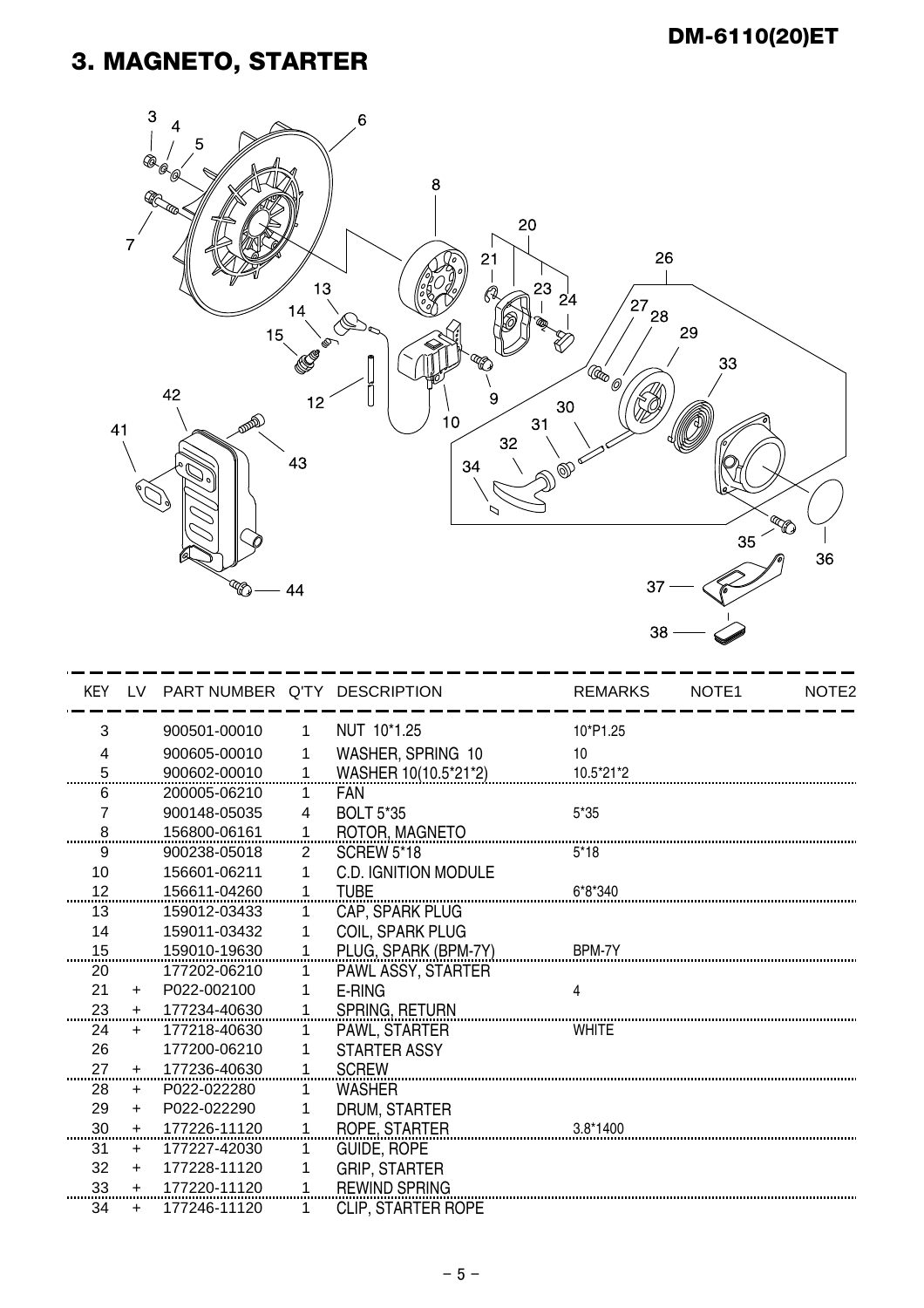#### 3. MAGNETO, STARTER

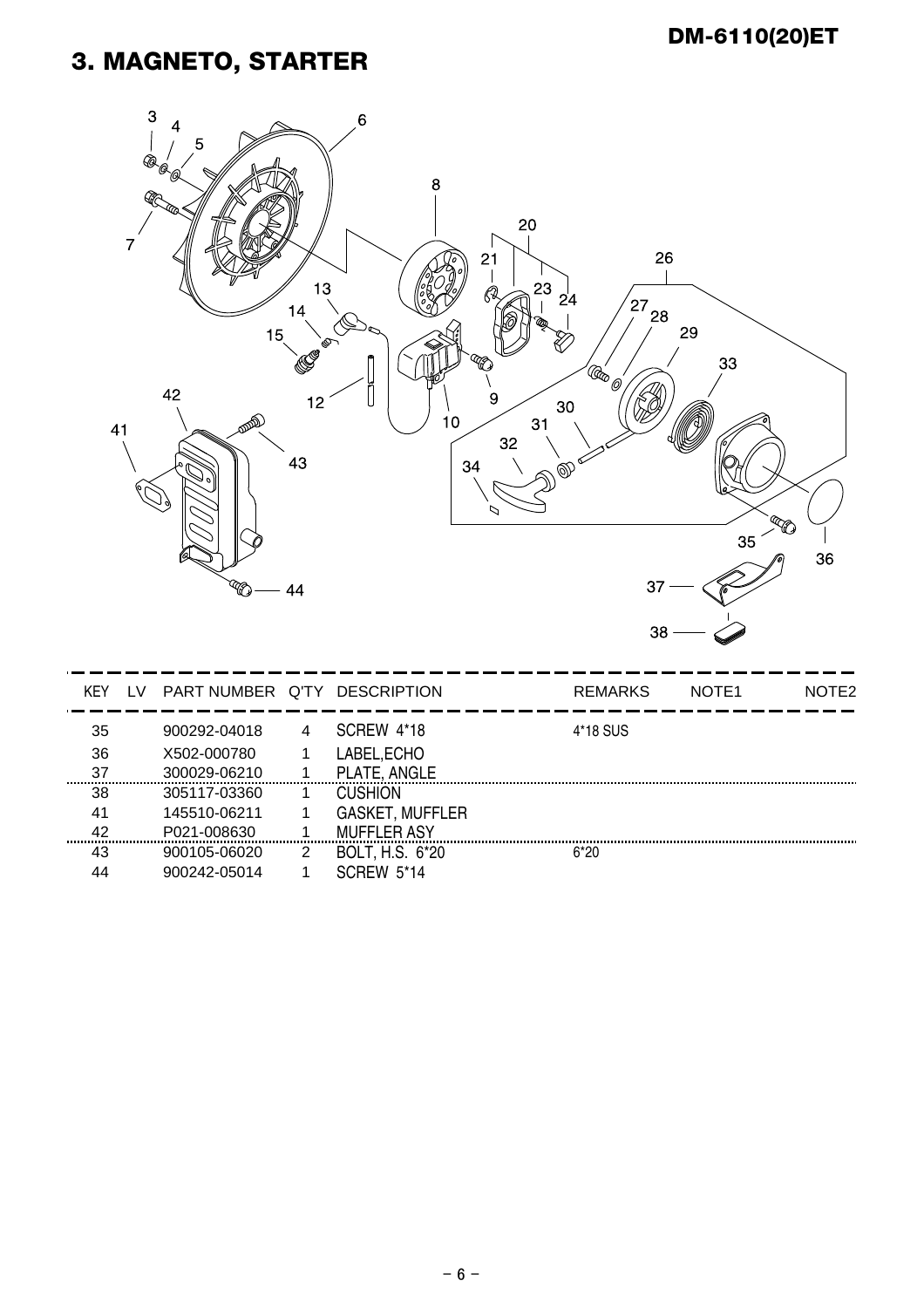#### 4. FAN CASE



| <b>KEY</b> | LV. | PART NUMBER Q'TY DESCRIPTION |    |                                 | <b>REMARKS</b>  | NOTE <sub>1</sub> | NOTE <sub>2</sub> |
|------------|-----|------------------------------|----|---------------------------------|-----------------|-------------------|-------------------|
| 4          |     | 900286-05025                 | 11 | <b>SCREW 5*25</b><br><b>SUS</b> | 5*25 SUS        |                   |                   |
| 5          |     | E103-001020                  |    | CASE, FAN                       |                 |                   |                   |
| 6          |     | 210425-04110                 | 2  | <b>BOLT</b>                     |                 |                   |                   |
|            |     | 900609-00005                 | 2  | <b>WASHER, SPRING 5 SUS</b>     | 5 SUS           |                   |                   |
| 8          |     | 900604-00005                 | 2  | <b>WASHER 5 SUS</b>             | 5 SUS           |                   |                   |
| 9          |     | 270010-06211                 |    | <b>TANK, LOWER</b>              |                 |                   |                   |
| 10         |     | 270018-06210                 | 1  | <b>PACKING</b>                  |                 |                   |                   |
| 11         |     | 370321-06210                 |    | <b>PLATE</b>                    |                 |                   |                   |
| 12         |     | 370316-06210                 |    | <b>GUIDE, AIR</b>               |                 |                   |                   |
| 13         |     | 370301-06211                 |    | PIPE, DUST OUTLET               |                 |                   |                   |
| 14         |     | 900562-50005                 | 2  | LOCKNUT <sub>5</sub>            | 5               |                   |                   |
| 15         |     | 200105-07712                 |    | CASE, FAN                       |                 |                   |                   |
| 16         |     | 701033-06211                 |    | PIN, STRAIGHT 10                |                 |                   |                   |
| 17         | $+$ | 900703-00008                 |    | E-RING 8 SUS                    | CE-8 SUS        |                   |                   |
| 18         |     | X524-004340                  |    | LABEL                           | E <sub>20</sub> |                   |                   |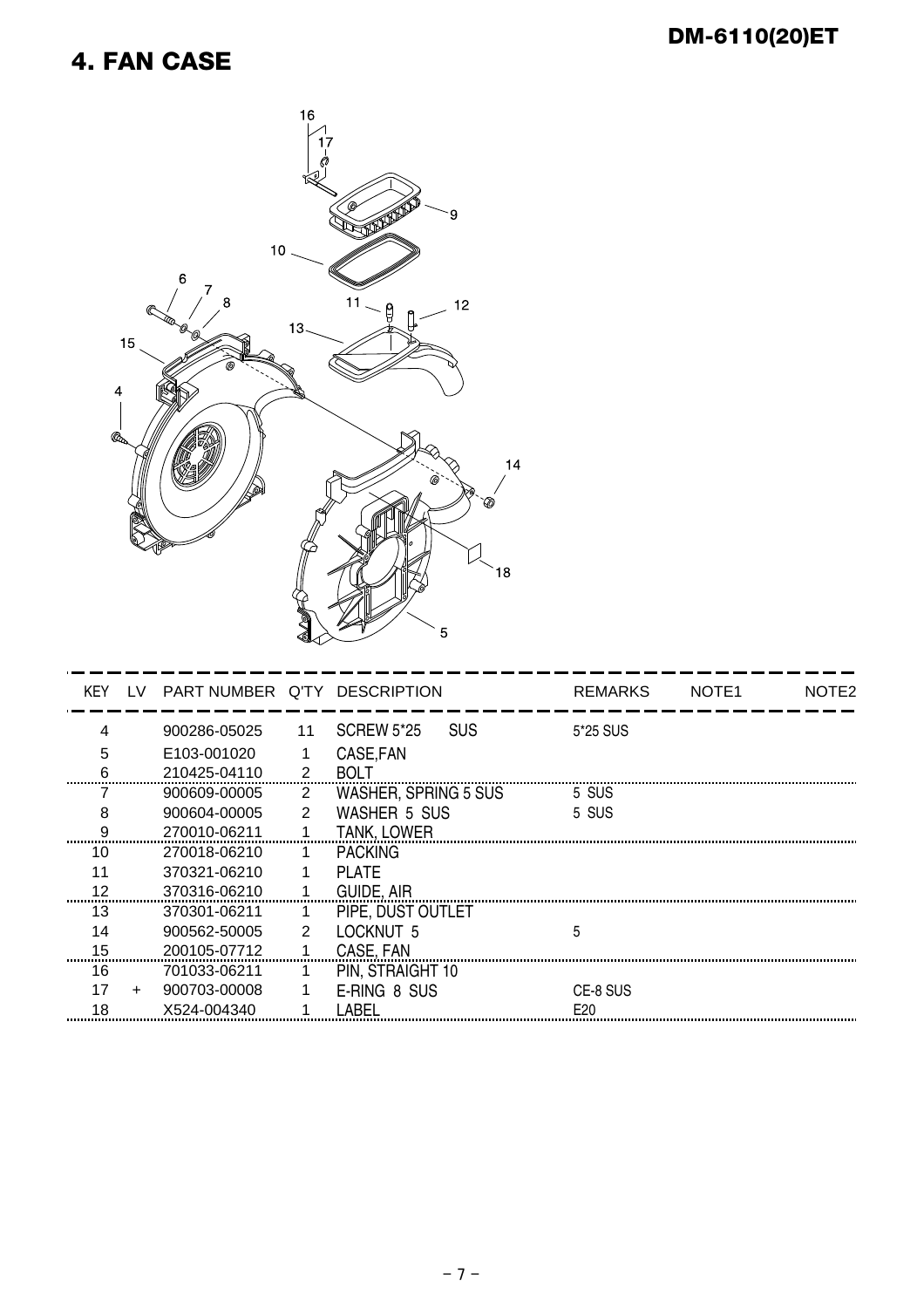#### 5. HARNESS

#### DM-6110(20)ET



| <b>KEY</b> | LV.   | PART NUMBER Q'TY DESCRIPTION |   |                          | <b>REMARKS</b> | NOTE <sub>1</sub> | NOTE2 |
|------------|-------|------------------------------|---|--------------------------|----------------|-------------------|-------|
|            |       | 300010-07312                 |   | FRAME, BACKPACK          |                |                   |       |
|            |       | 200910-06210                 | 2 | <b>CUSHION</b>           |                |                   |       |
| з          |       | 200916-03210                 | 2 | <b>CUSHION</b>           |                |                   |       |
|            |       | 250916-06210                 | 4 | NUT                      |                |                   |       |
| 5          |       | 300111-14010                 |   | <b>CUSHION, KNAPSACK</b> |                |                   |       |
|            |       | 300333-06160                 | 4 | CLIP                     |                |                   |       |
|            |       | P021-041100                  | 2 | HARNESS, ASM BACKPACK    |                |                   |       |
| 8          | $\pm$ | C646-000120                  | 2 | RING, HARNESS            |                |                   |       |
| я          | +     | 900216-05016                 | 2 | <b>SCREW, 5*16</b>       | $5*16$         |                   |       |
| 10         | +     | 300328-03210                 | 4 | <b>WASHER, HARNESS</b>   |                |                   |       |
|            |       | 900560-00005                 | 2 | NUT, LOCK 5              | 5              |                   |       |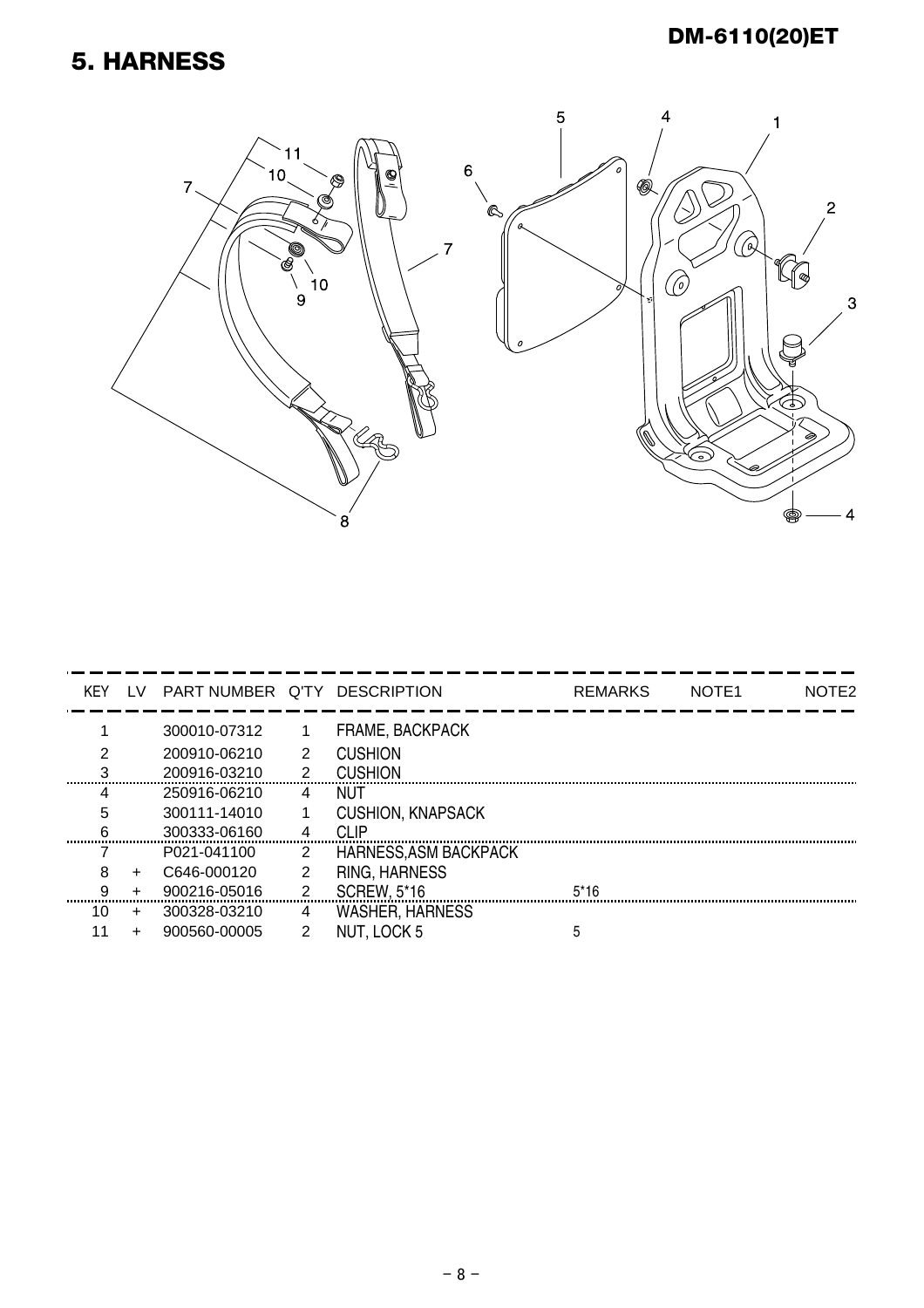#### 6. THROTTLE LEVER



| <b>KEY</b> | I V | PART NUMBER Q'TY DESCRIPTION |                |                                 | <b>REMARKS</b> | NOTE <sub>1</sub> | NOTE <sub>2</sub> |
|------------|-----|------------------------------|----------------|---------------------------------|----------------|-------------------|-------------------|
| 5          |     | 890348-05060                 |                | LABEL, SPEED                    |                |                   |                   |
| 6          |     | 890157-39130                 |                | LABEL, SWITCH                   |                |                   |                   |
| 7          |     | 900292-05025                 | 2              | <b>SCREW 5*25</b>               | 5*25 SUS       |                   |                   |
| 8          |     | 701111-06213                 | 1              | <b>DIAL</b>                     |                |                   |                   |
| 9          |     | 900504-00005                 | 2              | NUT 5B                          | 5B             |                   |                   |
| 10         |     | 701112-06414                 | $\mathbf{1}$   | <b>BRACKET, DIAL</b>            |                |                   |                   |
| 11         |     | E151-000010                  | 1              | <b>KNOB,LEVER</b>               |                |                   |                   |
| 12         |     | C453-000131                  |                | LEVER, THROTTLE                 |                |                   |                   |
| 13         |     | 900286-05025                 | 4              | <b>SCREW 5*25</b><br><b>SUS</b> | 5*25 SUS       |                   |                   |
| 14         |     | 900292-05014                 | $\overline{2}$ | <b>SCREW 5*14</b>               | 5*14 SUS       |                   |                   |
| 15         |     | 701007-06610                 | 1              | <b>KNOB, LEVER</b>              |                |                   |                   |
| 16         |     | 900502-00006                 |                | <b>NUT 6 (3N)</b>               | 3N6            |                   |                   |
| 17         |     | 701010-06610                 | 1              | LEVER, CONTROL                  |                |                   |                   |
| 18         |     | 701020-05510                 |                | <b>CONNECTOR</b>                |                |                   |                   |
| 19         |     | 900500-00005                 | 1              | NUT <sub>5</sub>                | 5              |                   |                   |
| 20         |     | 701014-06510                 | 1              | ROD, CONTROL LEVER              |                |                   |                   |
| 21         |     | 605612-06510                 | 1              | PIN, SNAP                       |                |                   |                   |
| 22         |     | V430-001330                  |                | CABLE, BOWDEN                   |                |                   |                   |
| 23         |     | 900600-00008                 | 1              | <b>WASHER 8</b>                 | 8              |                   |                   |
| 24         |     | 701028-06210                 |                | HOLDER, STOPPER                 |                |                   |                   |
| 25         |     | 900503-00006                 | $\overline{2}$ | NUT (3N 6*0.75)                 | 3N 6*0.75      |                   |                   |
| 26         |     | 900600-00006                 | 2              | <b>WASHER 6</b>                 | 6              |                   |                   |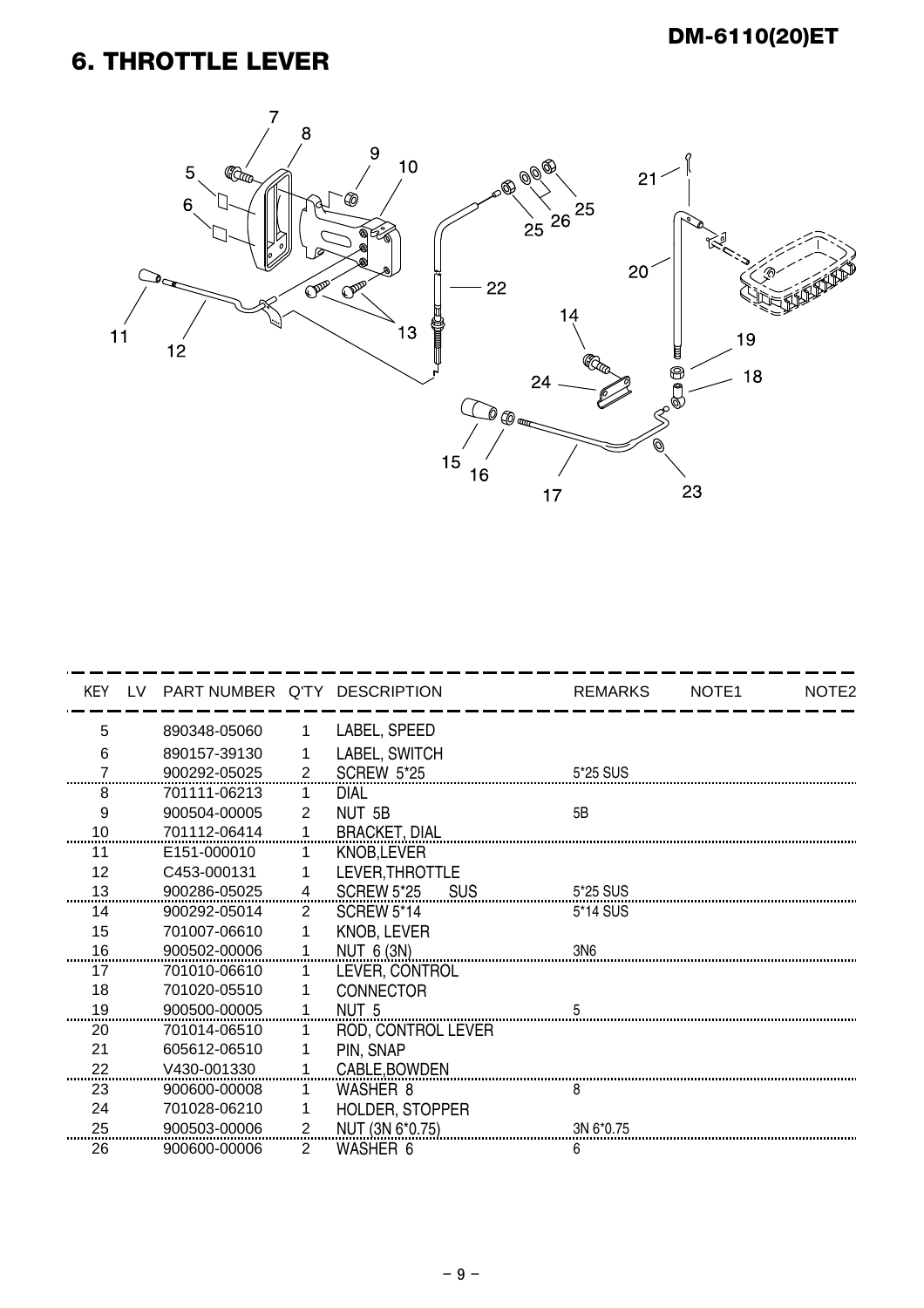#### 7. CHEMICAL TANK



| 5              |      | 210023-01060 | 1              | PIPE, CURVED<br>(BL)        |         |  |
|----------------|------|--------------|----------------|-----------------------------|---------|--|
| 6              |      | E165-000600  |                | PIPE, BLOWER                |         |  |
| $\overline{7}$ |      | V495-001171  | 1              | <b>BAND</b>                 |         |  |
| 8              |      | 210032-04110 | 1              | PACKING, FLX. PIPE          |         |  |
| 9              |      | 210013-04111 | 1              | PIPE, FLEXIBLE              |         |  |
| 10             |      | 210036-04110 |                | <b>GASKET, FLX. PIPE</b>    |         |  |
| 11             |      | V495-001201  |                | <b>BAND</b>                 |         |  |
| 12             |      | 210011-05510 | 1              | ELBOW, BLOWING              |         |  |
| 13             |      | 900242-05014 |                | SCREW 5*14                  |         |  |
| 14             |      | 900500-00005 |                | NUT <sub>5</sub>            | 5       |  |
| 15             |      | 250001-05610 |                | CAP, CHEMICAL TANK          |         |  |
| 16             | $+$  | 250013-00310 | 1              | CAP, INSIDE                 |         |  |
| 17             |      | 250011-02011 |                | <b>PACKING</b>              |         |  |
| 18             |      | 250017-08013 |                | TANK, CHEMICAL              | 23 L    |  |
| 19             |      | X502-000440  |                | LABEL, ECHO                 |         |  |
| 20             |      | 890160-09461 | 1              | LABEL, CAUTION              |         |  |
| 21             |      | X503-008360  | 1              | LABEL, MODEL                | DM-6110 |  |
| 22             |      | 270000-06311 | $\mathbf{1}$   | <b>HOLDER ASSY, C.TANK</b>  |         |  |
| 23             | $+$  | 91148-05035  | 4              | <b>BOLT HS FL TAPP</b>      | M5*35   |  |
| 24             | $+$  | 250910-06310 | $\overline{2}$ | HOLDER, C. TANK             |         |  |
| 25             | $+$  | 250914-06210 | $\overline{2}$ | PIN, TANK HOLDER            |         |  |
| 26             | $+$  | 250902-06310 | 1              | <b>BRACKET ASSY, C.TANK</b> |         |  |
| 27             | $++$ | 250915-06310 | $\overline{2}$ | <b>BOLT, TANK HOLDER</b>    |         |  |
| 28             | $++$ | 250930-06210 | 2              | <b>CONNECTOR, BRACKET</b>   |         |  |
| 29             | $++$ | 250932-06210 | 2              | <b>BRACKET, TANK</b>        |         |  |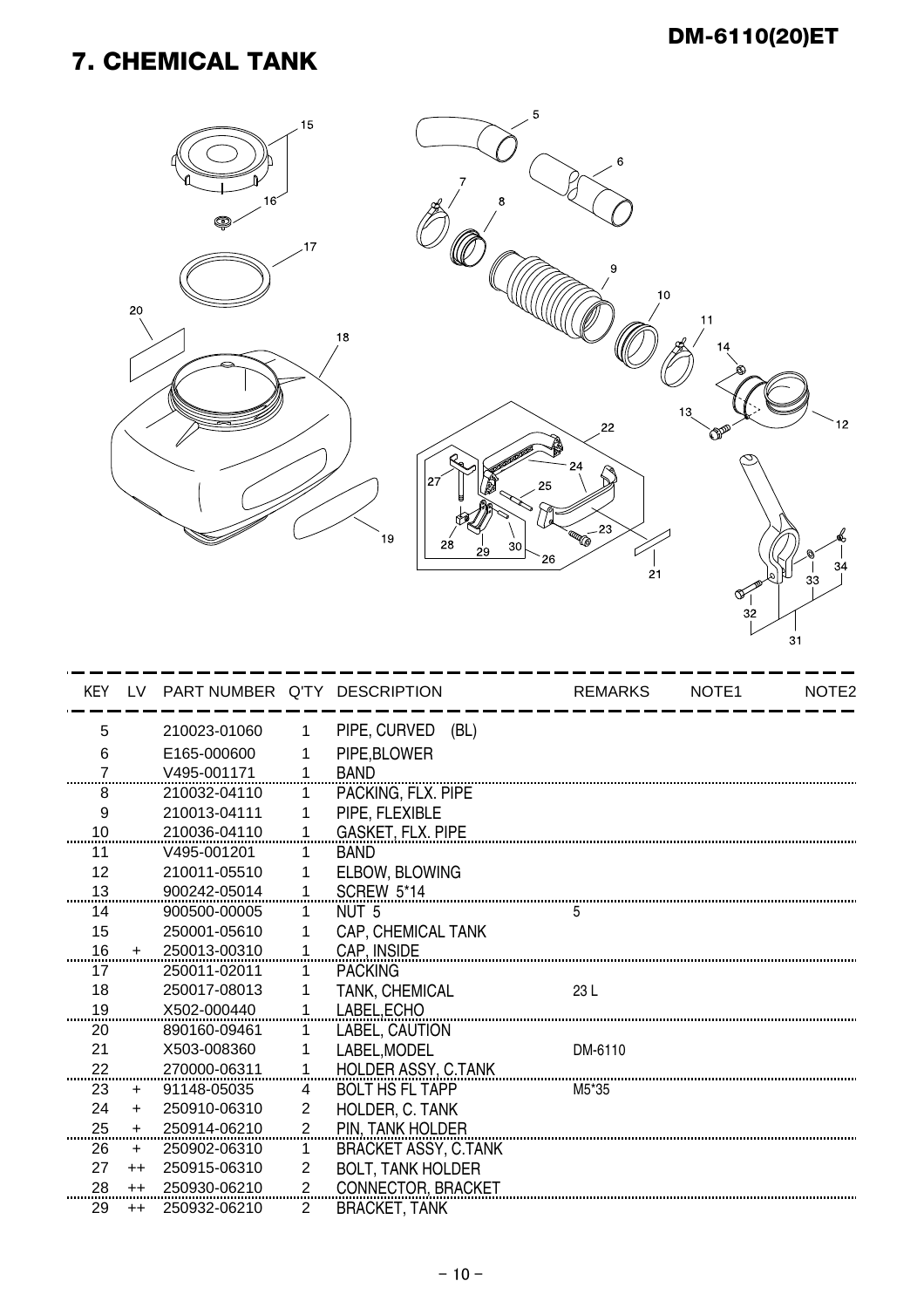#### 7. CHEMICAL TANK

| 20                                  | 16 <sup>2</sup><br>Ç                        | 15<br>.17<br>18<br>19                                                          | 5<br>8<br>27<br>ß<br>28<br>$30\,$<br>29 | $\,6$<br>9<br>$10$<br>22<br>24<br>25<br>$\sqrt[3]{\frac{23}{2}}$<br>26<br>21 | 11<br>14<br>13<br><b>OP</b><br>জ<br>32 | 12<br>≰<br>Ó.<br>34<br>33<br>31 |
|-------------------------------------|---------------------------------------------|--------------------------------------------------------------------------------|-----------------------------------------|------------------------------------------------------------------------------|----------------------------------------|---------------------------------|
| KEY LV                              | PART NUMBER Q'TY DESCRIPTION                |                                                                                |                                         | <b>REMARKS</b>                                                               | NOTE1                                  | NOTE <sub>2</sub>               |
| 30<br>$++$<br>31<br>32<br>$\ddot{}$ | 900333-70380<br>C040-000020<br>900100-06045 | PIN, STRAIGHT<br>$\overline{2}$<br>HANDLE, FRONT<br>1<br><b>BOLT 6*45</b><br>1 |                                         | $6*45$                                                                       |                                        |                                 |

32 + 900100-06045 1 BOLT 6\*45<br>33 + 900600-00006 1 WASHER 6<br>34 + 900525-00006 1 NUT, WING 6 BN6 NUT, WING 6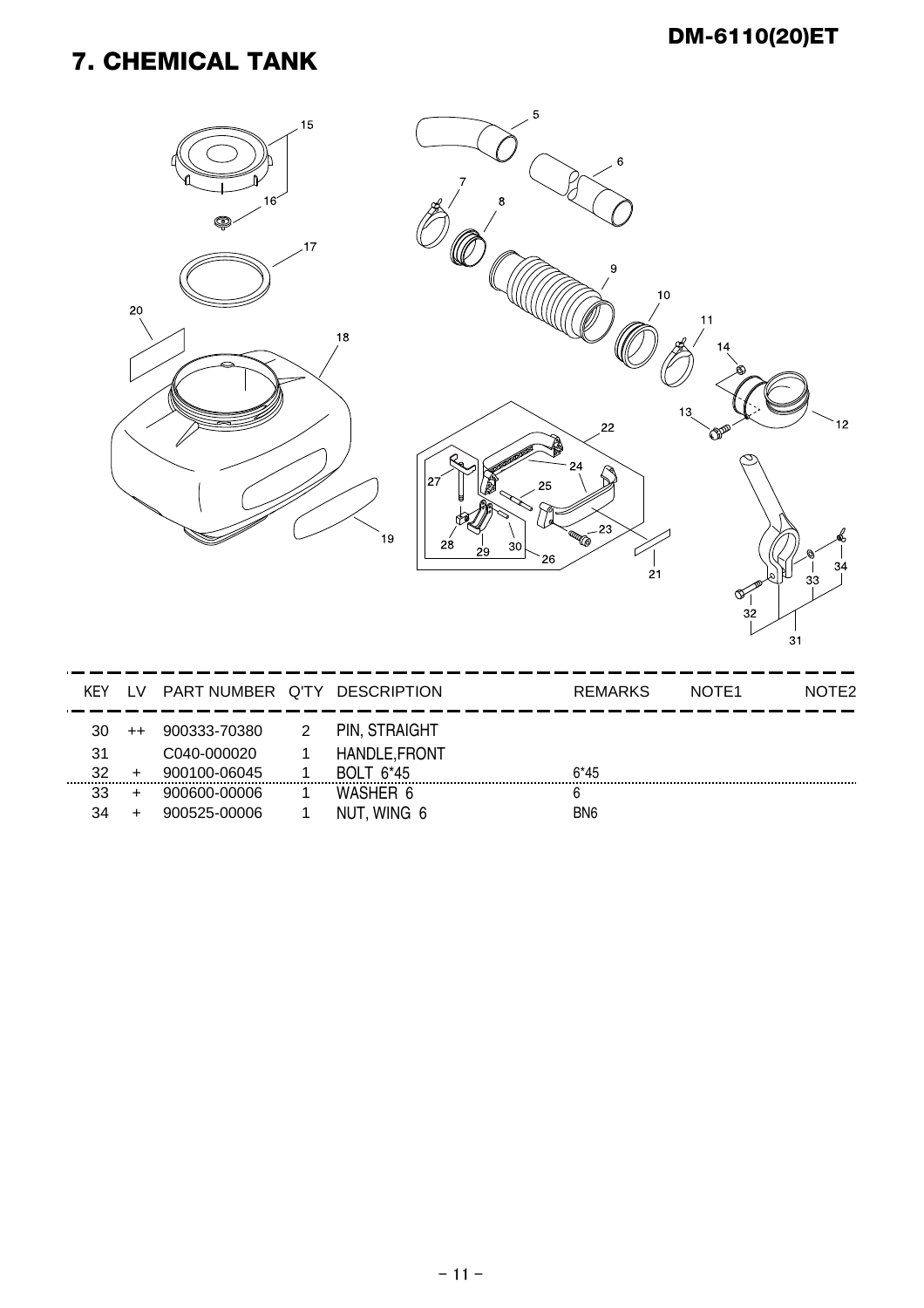#### 8. MIST BLOWER



| <b>KEY</b>     |           | LV PART NUMBER Q'TY DESCRIPTION |             |                          | <b>REMARKS</b> | NOTE <sub>1</sub> | NOTE <sub>2</sub> |
|----------------|-----------|---------------------------------|-------------|--------------------------|----------------|-------------------|-------------------|
| 1              |           | 132013-14010                    | 1.          | <b>BAND</b>              | 10.5MM         |                   |                   |
| $\overline{2}$ |           | 363019-00310                    | 1           | NUT, CONNECTOR           |                |                   |                   |
| 3              |           | 363018-00310                    | 1           | <b>WASHER</b>            |                |                   |                   |
| 4              |           | 363022-00510                    | $\mathbf 1$ | <b>PLUG</b>              |                |                   |                   |
| 5              |           | 363017-00310                    | 1           | CONNECTOR, PIPE          |                |                   |                   |
|                |           | 363011-00210                    | $\mathbf 1$ | PIPE, AIR (OUTER)        |                |                   |                   |
|                |           | 363021-01110                    | $\mathbf 1$ | <b>PLUG</b>              |                |                   |                   |
| 8              |           | E105-000000                     | 1           | PIPE, AIR                |                |                   |                   |
| 9              |           | 363014-03210                    | 1           | PIPE (INNER)             | 7*11*500BL     |                   |                   |
| 10             |           | 254210-03210                    | 1.          | <b>FILTER</b>            |                |                   |                   |
| 11             |           | 382011-01110                    |             | PIPE (9*13)              | 9*13*350       |                   |                   |
| 12             |           | V495-000310                     | 5           | <b>BAND</b>              |                |                   |                   |
| 13             |           | 253010-08010                    | 1           | PLATE, TANK BOTTOM       |                |                   |                   |
| 14             |           | 270119-06210                    | 1           | <b>GASKET, SHUTTER</b>   |                |                   |                   |
| 15             |           | 357010-01110                    | 1           | NIPPLE, OUTLET           |                |                   |                   |
| 16             |           | 357014-01110                    | 1.          | O-RING                   | $3*13$         |                   |                   |
| 17             |           | 357015-01110                    | 1           | NUT, HOLLOW              |                |                   |                   |
| 18             |           | 363023-01110                    | 1           | <b>CLIP</b>              |                |                   |                   |
| 19             |           | 357911-00111                    | 1           | CLIP, PIPE               |                |                   |                   |
| 20             |           | 357011-02410                    | 1           | <b>PIPE</b><br>$(L-650)$ | 9*13*650L      |                   |                   |
| 21             |           | 358100-01111                    | 1           | <b>COCK.LIQUID</b>       |                |                   |                   |
| 22             |           | 357032-01110                    | 1           | <b>PIPE</b><br>$(L-720)$ | 9*13*720       |                   |                   |
| 23             |           | 212500-01112                    | 1           | NOZZLE ASM., MIST        |                |                   |                   |
| 24             | $+$       | 212515-01110                    | 1           | COLLAR, NOZZLE           |                |                   |                   |
| 25             | $\ddot{}$ | 212514-01110                    |             | NUT, MISTING NOZZLE      |                |                   |                   |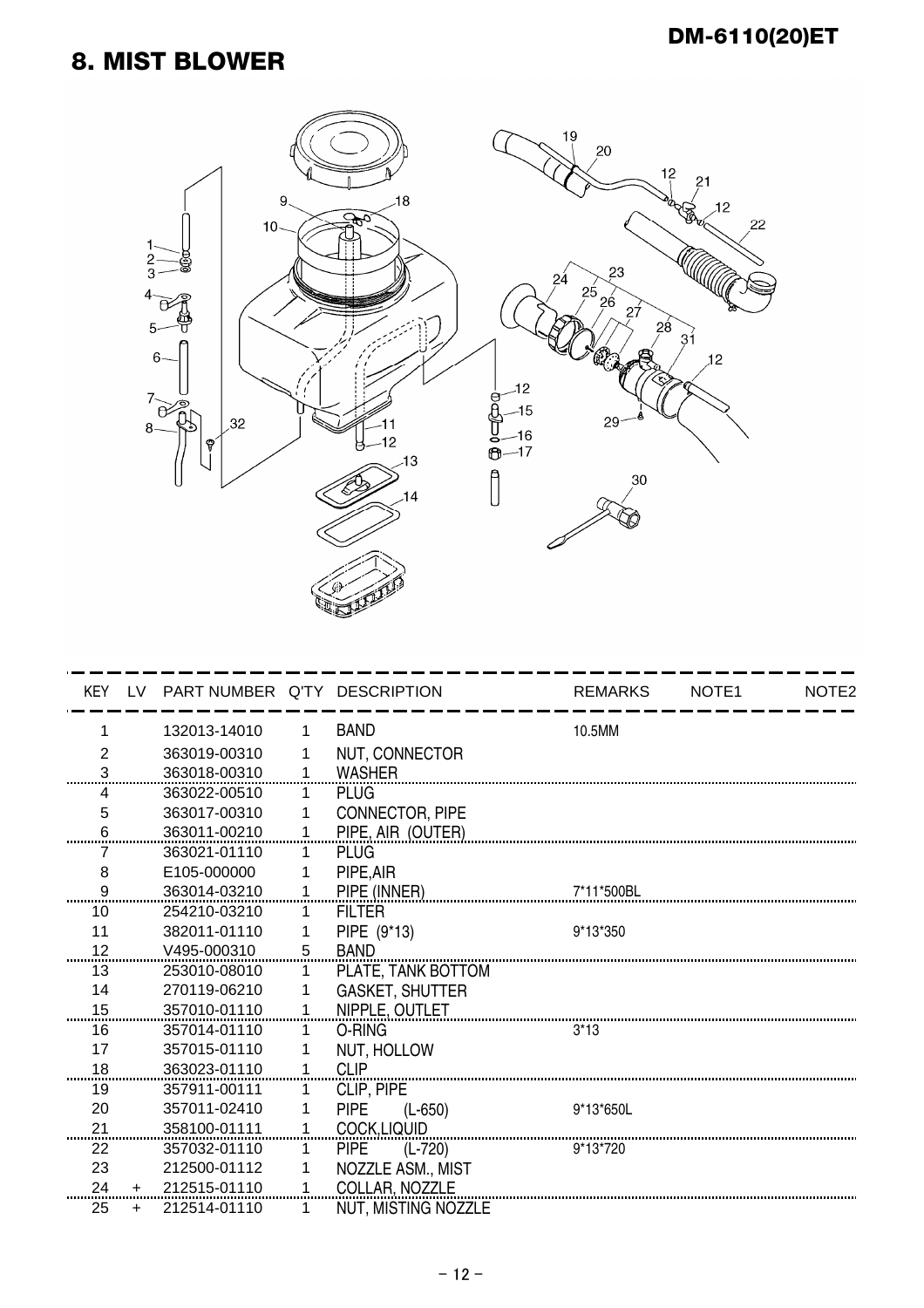#### 8. MIST BLOWER



| <b>KFY</b> | LV.     | PART NUMBER Q'TY | <b>DESCRIPTION</b>   | <b>REMARKS</b> | NOTE <sub>1</sub> | NOTF2 |
|------------|---------|------------------|----------------------|----------------|-------------------|-------|
| 26         | $+$     | 212513-01110     | RING, MISTING NOZZLE |                |                   |       |
| 27         | +       | 222000-01110     | <b>NOZZLE</b>        |                |                   |       |
| 28         | $\pm$   | 212501-01111     | HEAD, NOZZLE<br>-BI  | <b>BL</b>      |                   |       |
| 29         | $^{++}$ | 900246-05012     | SCREW 5*12           | $5*12$         |                   |       |
| 31         |         | 890031-01110     | LABEL, MIST          |                |                   |       |
| 30         |         | X602-000020      | <b>TOOL, WRENCH</b>  | 17*19 L200     |                   |       |
| 32         |         | 900286-05016     | $SCRFW5*16$<br>SUS   | 5*16 SUS       |                   |       |
|            |         |                  |                      |                |                   |       |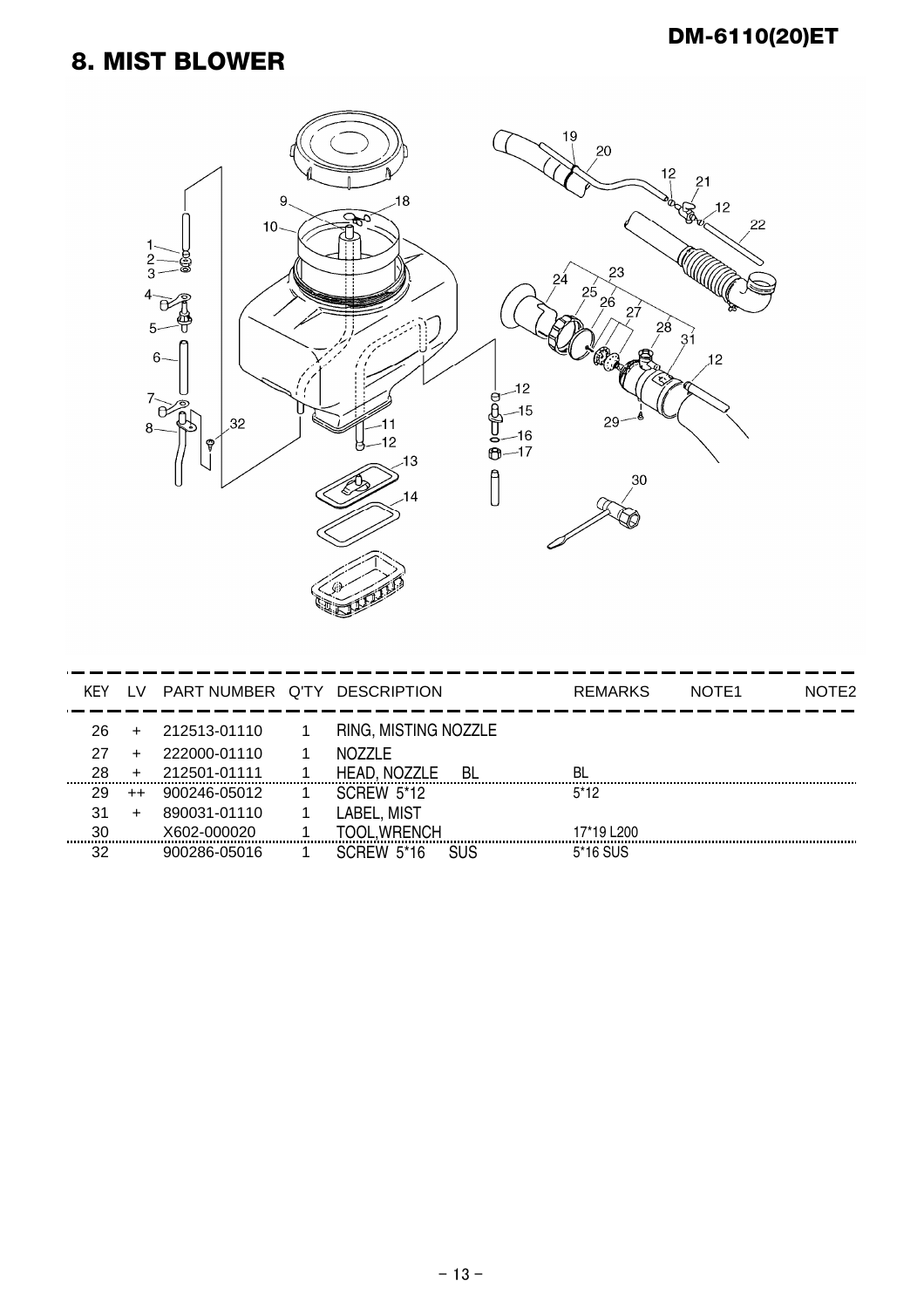#### 9. CARBURETOR





| <b>KEY</b>     | LV        | PART NUMBER Q'TY DESCRIPTION |              |                            | <b>REMARKS</b> | NOTE <sub>1</sub> | NOTE <sub>2</sub> |
|----------------|-----------|------------------------------|--------------|----------------------------|----------------|-------------------|-------------------|
|                |           | A021-003800                  | 1            | CARBURETOR, DIAPHRAGM      |                |                   |                   |
| 3              | $\ddot{}$ | 123114-40630                 | 2            | <b>SCREW</b>               |                |                   |                   |
| 4              | $+$       | P003-000180                  | $\mathbf{1}$ | <b>BRACKET CABLE</b>       |                |                   |                   |
| 5              | $\ddot{}$ | 123172-45130                 | 1            | <b>SWIVEL</b>              |                |                   |                   |
| 6              | $+$       | 123149-54230                 | 1            | <b>WASHER</b>              |                |                   |                   |
| $\overline{7}$ | $+$       | 123173-07930                 | $\mathbf{1}$ | <b>CLIP</b>                |                |                   |                   |
| 8              | $+$       | 123143-12110                 | 1            | RING, PACKING              |                |                   |                   |
| 10             | $+$       | P003-004990                  | 1            | <b>NEEDLE</b>              |                |                   |                   |
| 11             | $+$       | P003-000100                  | 1            | <b>GASKET, PUMP</b>        |                |                   |                   |
| 12             | $+$       | 123112-40630                 | 1.           | DIAPHRAGM, PUMP            |                |                   |                   |
| 13             | $+$       | 123179-05560                 | 1            | <b>BODY ASSY, PUMP</b>     |                |                   |                   |
| 14             | $++$      | 123126-10631                 | $\mathbf{1}$ | <b>SCREEN, INLET</b>       |                |                   |                   |
| 15             | $++$      | 123137-19830                 | $\mathbf 1$  | <b>VALVE, INLET NEEDLE</b> |                |                   |                   |
| 16             | $++$      | 123122-05560                 | 1            | SPRING, METER. LEVER       |                |                   |                   |
| 17             | $++$      | 123138-03930                 | $\mathbf{1}$ | PIN, METERING LEVER        |                |                   |                   |
| 18             | $++$      | 123123-03930                 | $\mathbf{1}$ | LEVER, METERING            |                |                   |                   |
| 19             | $++$      | 123139-05560                 | 1            | <b>SCREW, M. LEVER PIN</b> |                |                   |                   |
| 20             | $+$       | 123140-05560                 | $\mathbf{1}$ | GASKET, M. DIAPHRAGM       |                |                   |                   |
| 21             | $+$       | P003-001850                  | $\mathbf{1}$ | DIAPHRAGM, METERING        |                |                   |                   |
| 22             | $+$       | 123180-05560                 | 1            | <b>BODY, AIR PURGE</b>     |                |                   |                   |
| 23             | $+$       | 123181-40630                 | $\mathbf{1}$ | <b>PUMP, PRIMER</b>        |                |                   |                   |
| 24             | $+$       | 123142-05560                 | 1            | <b>COVER, PRIMER PUMP</b>  |                |                   |                   |
| 25             | $+$       | 123110-05560                 | 4            | <b>SCREW, PUMP COVER</b>   |                |                   |                   |
| 26             | $+$       | 123121-22130                 | $\mathbf{1}$ | SPRING, NEEDLE             |                |                   |                   |
| 27             | $+$       | 123174-54230                 | 1            | <b>WASHER, CHECK VALVE</b> |                |                   |                   |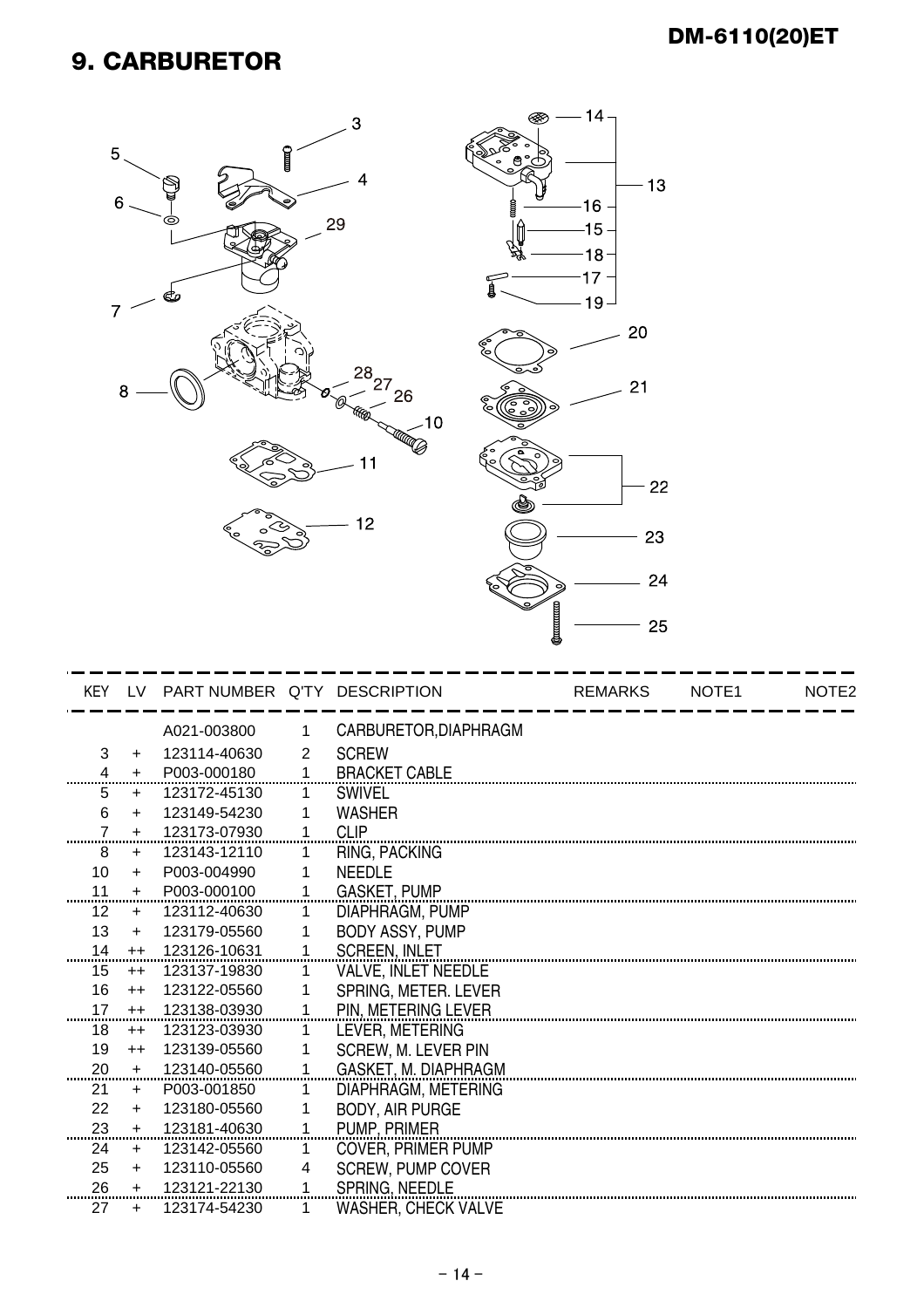#### 9. CARBURETOR



- 29 + P003-004980 1 VALVE ASY-THROTTLE
-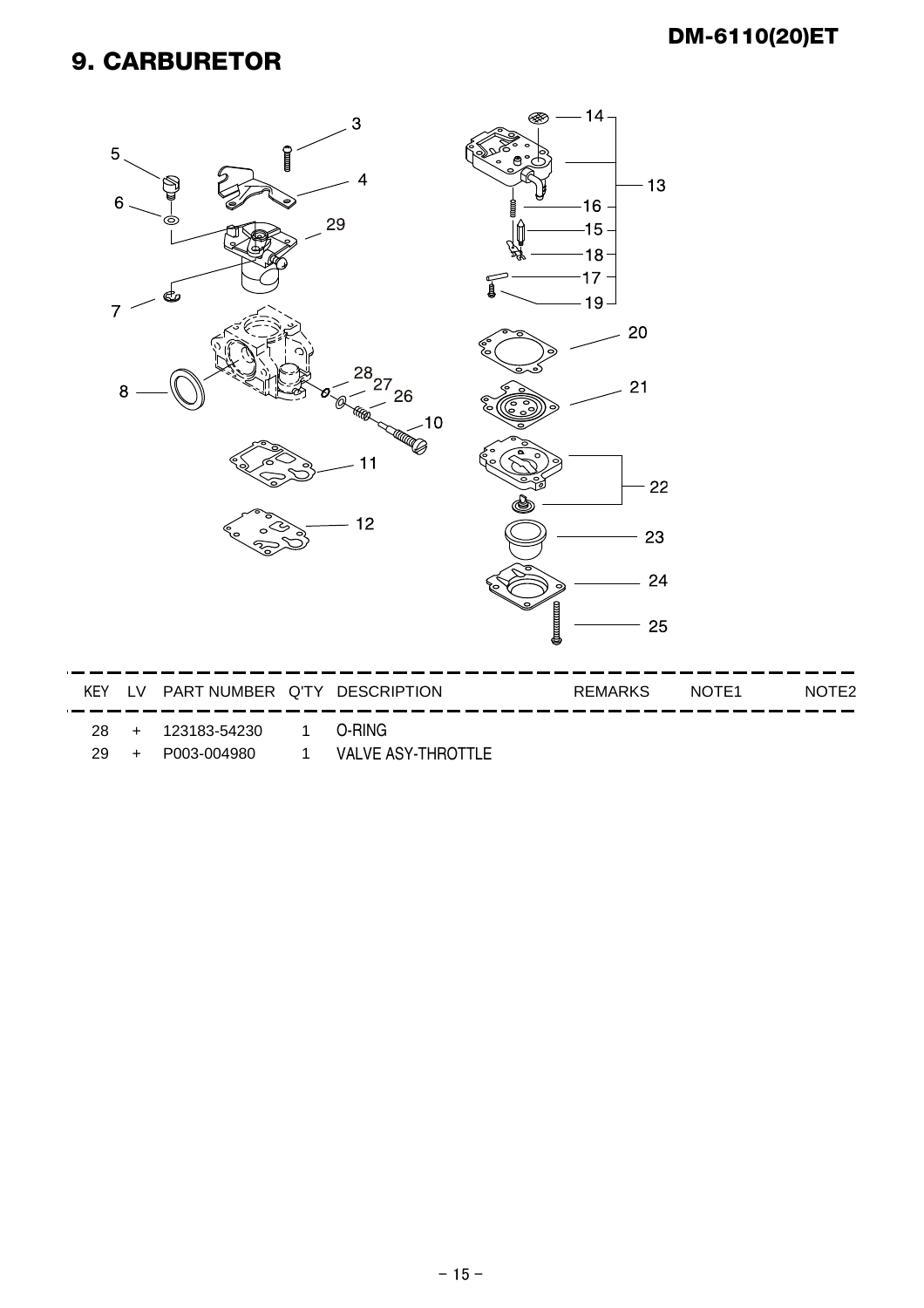**Index**

| Patrs Number Key No. |                                               | Patrs Number Key No. |                                                 | <b>Patrs Number Key No.</b> |                                       |
|----------------------|-----------------------------------------------|----------------------|-------------------------------------------------|-----------------------------|---------------------------------------|
| 100011-08360         | $1 - 12$                                      | 156800-06161         | $3 - 8$                                         | 300029-06210                | $3 - 37$                              |
| 100012-12330         | 15<br>1<br>$\overline{\phantom{a}}$           | 159010-19630         | 3<br>15<br>$\blacksquare$                       | 300111-14010                | 5<br>5<br>$\sim$                      |
| 100013-06210         | 13<br>1<br>$\overline{\phantom{a}}$           | 159011-03432         | 3<br>14<br>$\blacksquare$                       | 300328-03210                | 5<br>10<br>$\overline{\phantom{a}}$   |
| 100100-06210         | 30<br>1<br>$\overline{\phantom{a}}$           | 159012-03433         | 3<br>13<br>$\overline{\phantom{a}}$             | 300333-06160                | 5<br>6<br>$\blacksquare$              |
| 100213-00310         | 23<br>$\mathbf 1$<br>$\blacksquare$           | 159129-08261         | 1<br>25<br>$\blacksquare$                       | 305117-03360                | 3<br>38<br>$\overline{\phantom{a}}$   |
| 100215-03930         | 19<br>$\mathbf 1$<br>$\overline{\phantom{a}}$ | 177200-06210         | 3<br>26<br>$\overline{\phantom{a}}$             | 357010-01110                | 8<br>15<br>$\overline{\phantom{a}}$   |
| 100242-10721         | 22<br>1<br>$\blacksquare$                     | 177202-06210         | 3<br>20<br>$\blacksquare$                       | 357011-02410                | 8<br>20<br>$\blacksquare$             |
| 101010-06211         | 10<br>1<br>$\overline{\phantom{0}}$           | 177218-40630         | 24<br>3<br>$\overline{\phantom{a}}$             | 357014-01110                | 8<br>16<br>$\overline{\phantom{a}}$   |
| 101514-06210         | 3<br>1<br>$\blacksquare$                      | 177220-11120         | 3<br>$-33$                                      | 357015-01110                | 17<br>8<br>$\overline{\phantom{a}}$   |
| 104016-06410         | 34<br>1<br>$\sim$                             | 177226-11120         | 3<br>30<br>$\overline{\phantom{a}}$             | 357032-01110                | 22<br>8<br>$\overline{\phantom{a}}$   |
| 123110-05560         | $-25$<br>9                                    | 177227-42030         | 3<br>31<br>$\overline{\phantom{a}}$             | 357911-00111                | 8<br>19<br>$\overline{\phantom{a}}$   |
| 123112-40630         | 12<br>9<br>$\overline{\phantom{a}}$           | 177228-11120         | 3<br>$-32$                                      | 358100-01111                | 8<br>21<br>$\overline{\phantom{a}}$   |
| 123114-40630         | 3<br>9<br>$\overline{\phantom{a}}$            | 177234-40630         | 3<br>23<br>$\overline{\phantom{a}}$             | 363011-00210                | 8<br>$\sim$<br>6                      |
| 123121-22130         | 26<br>9<br>$\overline{\phantom{a}}$           | 177236-40630         | $-27$<br>3                                      | 363014-03210                | 8<br>9<br>$\blacksquare$              |
| 123122-05560         | 16<br>9<br>$\blacksquare$                     | 177246-11120         | 3<br>34<br>$\overline{\phantom{a}}$             | 363017-00310                | 8<br>- 5                              |
| 123123-03930         | 18<br>9<br>$\overline{\phantom{a}}$           | 200005-06210         | 3<br>6<br>$\overline{\phantom{a}}$              | 363018-00310                | 8<br>3<br>$\overline{\phantom{a}}$    |
| 123126-10631         | 9<br>14<br>$\blacksquare$                     | 200105-07712         | 4<br>-15<br>$\overline{\phantom{a}}$            | 363019-00310                | 8<br>$\overline{2}$<br>$\sim$         |
| 123137-19830         | 15<br>9<br>$\blacksquare$                     | 200910-06210         | 5<br>$\overline{2}$<br>$\overline{\phantom{a}}$ | 363021-01110                | $-7$<br>8                             |
| 123138-03930         | 17<br>9<br>$\overline{\phantom{a}}$           | 200916-03210         | 5<br>3<br>$\blacksquare$                        | 363022-00510                | 8<br>$\overline{4}$<br>$\blacksquare$ |
| 123139-05560         | 19<br>9<br>$\blacksquare$                     | 210011-05510         | $\overline{7}$<br>12<br>$\blacksquare$          | 363023-01110                | 8<br>18<br>$\overline{\phantom{a}}$   |
| 123140-05560         | 20<br>9<br>$\overline{\phantom{a}}$           | 210013-04111         | $7 -$<br>9                                      | 370301-06211                | 4 -<br>13                             |
| 123142-05560         | 24<br>9<br>$\blacksquare$                     | 210023-01060         | $7 - 5$                                         | 370316-06210                | 12<br>4 -                             |
| 123143-12110         | 8<br>9<br>$\overline{\phantom{a}}$            | 210032-04110         | $7 -$<br>8                                      | 370321-06210                | 11<br>4<br>$\overline{\phantom{a}}$   |
| 123149-54230         | 9<br>6<br>$\blacksquare$                      | 210036-04110         | $7 -$<br>10                                     | 382011-01110                | 8<br>11<br>$\overline{\phantom{a}}$   |
| 123172-45130         | 5<br>9<br>$\overline{\phantom{a}}$            | 210425-04110         | 4<br>6<br>$\overline{\phantom{a}}$              | 605612-06510                | 21<br>6<br>$\blacksquare$             |
| 123173-07930         | $\overline{7}$<br>9<br>$\blacksquare$         | 212500-01112         | 8<br>23<br>$\blacksquare$                       | 701007-06610                | 6<br>15<br>$\overline{\phantom{a}}$   |
| 123174-54230         | 27<br>9<br>$\overline{\phantom{a}}$           | 212501-01111         | 8<br>28<br>$\overline{\phantom{a}}$             | 701010-06610                | 17<br>6<br>$\overline{\phantom{a}}$   |
| 123179-05560         | 9<br>13<br>$\overline{\phantom{a}}$           | 212513-01110         | 26<br>8<br>$\blacksquare$                       | 701014-06510                | 6<br>20<br>$\overline{\phantom{a}}$   |
| 123180-05560         | 22<br>$9 -$                                   | 212514-01110         | 25<br>8                                         | 701020-05510                | 18<br>6 -                             |
| 123181-40630         | $9 - 23$                                      | 212515-01110         | $8 - 24$                                        | 701028-06210                | $6 - 24$                              |
| 123183-54230         | - 28<br>9                                     | 222000-01110         | $8 - 27$                                        | 701033-06211                | $4 - 16$                              |
| 130310-02910         | $2 - 32$                                      | 250001-05610         | $7 - 15$                                        | 701111-06213                | $6 - 8$                               |
| 130311-03710         | $2 - 33$                                      | 250011-02011         | $7 - 17$                                        | 701112-06414                | $6 - 10$                              |
| 130313-03712         | $2 - 34$                                      | 250013-00310         | $7 - 16$                                        | 890031-01110                | 8 -<br>-31                            |
| 130317-03710         | $2 - 31$                                      | 250017-08013         | $7 - 18$                                        | 890121-65830                | $2 - 21$                              |
| 130319-03710         | $2 - 30$                                      | 250902-06310         | 7 - 26                                          | 890157-39130                | $6 - 6$                               |
| 131003-21230         | $2 - 5$                                       | 250910-06310         | $7 - 24$                                        | 890160-09461                | $7 - 20$                              |
| 131016-21060         | $2 - 6$                                       | 250914-06210         | $7 - 25$                                        | 890187-03710                | $2 - 35$                              |
| 131205-19831         | $2 - 40$                                      | 250915-06310         | $7 - 27$                                        | 890348-05060                | $6 - 5$                               |
| 131600-42230         | $2 - 4$                                       | 250916-06210         | $5 - 4$                                         | 900100-06045                | $7 - 32$                              |
| 132013-14010         | $8 - 1$                                       | 250930-06210         | 7 - 28                                          | 900105-05030                | $2 - 20$                              |
| 132115-56230         | $2 - 37$                                      | 250932-06210         | $7 - 29$                                        | 900105-06020                | $3 - 43$                              |
| 145510-06211         | $3 - 41$                                      | 253010-08010         | $8 - 13$                                        | 900148-05035                | $3 - 7$                               |
| 145512-06211         | 1<br>- 4                                      | 254210-03210         | $8 - 10$                                        | 900162-05022                | $1 - 5$                               |
| 145642-00760         | $2 - 11$                                      | 270000-06311         | $7 - 22$                                        | 900162-05040                | $1 - 20$                              |
| 145712-14730         | $2 - 15$                                      | 270010-06211         | $4 - 9$                                         | 900216-05016                | $5 - 9$                               |
| 150112-00310         | $\mathbf 1$<br>$-27$                          | 270018-06210         | $4 - 10$                                        | 900220-06014                | $2 - 9$                               |
| 156601-06211         | $3 - 10$                                      | 270119-06210         | $8 - 14$                                        | 900238-05018                | $1 - 26$                              |
| 156611-04260         | $3 - 12$                                      | 300010-07312         | $5 - 1$                                         | 900238-05018                | $3 - 9$                               |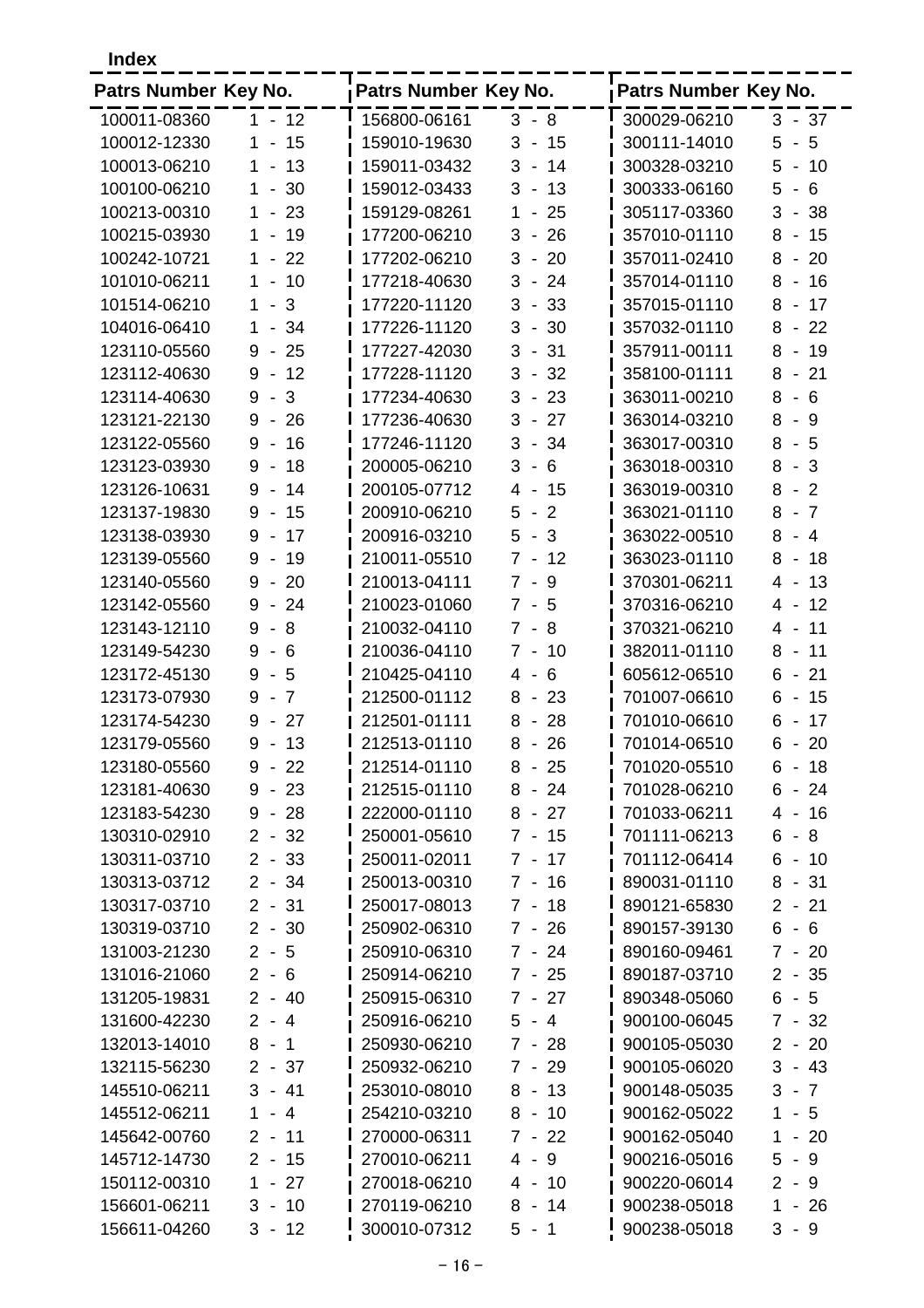**Index**

| Patrs Number Key No. |             | Patrs Number Key No. |                                      | <b>Patrs Number Key No.</b> |
|----------------------|-------------|----------------------|--------------------------------------|-----------------------------|
| 900242-05010         | 1 - 7       | P003-000100          | $9 - 11$                             |                             |
| 900242-05014         | $3 - 44$    | P003-000180          | 9<br>$-4$                            |                             |
| 900242-05014         | 13<br>$7 -$ | P003-001850          | 9<br>$-21$                           |                             |
| 900246-05012         | $8 - 29$    | P003-004980          | -29<br>9<br>$\overline{\phantom{a}}$ |                             |
| 900286-05016         | $8 - 32$    | P003-004990          | $-10$<br>9                           |                             |
| 900286-05025         | $4 - 4$     | P021-008620          | $-28$<br>$\overline{2}$              |                             |
| 900286-05025         | $6 - 13$    | P021-008630          | 3<br>$-42$                           |                             |
| 900292-04018         | $3 - 35$    | P021-014700          | $-18$<br>1                           |                             |
| 900292-05014         | $6 - 14$    | P021-038580          | 11<br>1<br>$\blacksquare$            |                             |
| 900292-05020         | $1 - 35$    | P021-041100          | 5<br>$-7$                            |                             |
| 900292-05025         | $1 - 28$    | P022-002100          | $3 - 21$                             |                             |
| 900292-05025         | $6 - 7$     | P022-022280          | $-28$<br>3                           |                             |
| 900323-03014         | $1 - 33$    | P022-022290          | $3 - 29$                             |                             |
| 900333-70380         | $7 - 30$    | V103-001520          | $2 - 17$                             |                             |
| 900500-00005         | $6 - 19$    | V103-001530          | $2 - 19$                             |                             |
| 900500-00005         | $7 - 14$    | V103-001540          | $\mathbf 1$<br>- 9                   |                             |
| 900501-00010         | $3 - 3$     | V430-001330          | $6 - 22$                             |                             |
| 900502-00006         | $6 - 16$    | V471-000550          | $2 - 27$                             |                             |
| 900503-00006         | $6 - 25$    | V471-000770          | $2 - 38$                             |                             |
| 900504-00005         | 9<br>$6 -$  | V490-001230          | $2 - 39$                             |                             |
| 900525-00006         | $7 - 34$    | V495-000310          | $8 - 12$                             |                             |
| 900560-00005         | $5 - 11$    | V495-001171          | $7 - 7$                              |                             |
| 900562-50005         | -14<br>4 -  | V495-001201          | $7 - 11$                             |                             |
| 900600-00006         | $6 - 26$    | V580-000010          | $-14$<br>1.                          |                             |
| 900600-00006         | $7 - 33$    | X502-000440          | $7 - 19$                             |                             |
| 900600-00008         | $6 - 23$    | X502-000780          | $3 - 36$                             |                             |
| 900602-00010         | $-5$<br>3   | X503-008360          | $7 - 21$                             |                             |
| 900604-00005         | $4 - 8$     | X505-002310          | $-36$<br>1                           |                             |
| 900605-00006         | $2 -$<br>10 | X524-004340          | $4 - 18$                             |                             |
| 900605-00010         | $3 - 4$     | X602-000020          | $8 - 30$                             |                             |
| 900609-00005         | $4 - 7$     |                      |                                      |                             |
| 900703-00008         | $4 - 17$    |                      |                                      |                             |
| 900810-36202         | $1 - 24$    |                      |                                      |                             |
| 91148-05035          | $7 - 23$    |                      |                                      |                             |
| 91331-05060          | $2 - 13$    |                      |                                      |                             |
| A021-003800          | $2 - 23$    |                      |                                      |                             |
| A021-003800          | 9 -         |                      |                                      |                             |
| A130-000111          | 1 - 6       |                      |                                      |                             |
| A160-000680          | $1 - 8$     |                      |                                      |                             |
| A200-000191          | $2 - 18$    |                      |                                      |                             |
| A244-000020          | $2 - 29$    |                      |                                      |                             |
| A350-000342          | $2 - 8$     |                      |                                      |                             |
| C040-000020          | $7 - 31$    |                      |                                      |                             |
| C453-000131          | $6 - 12$    |                      |                                      |                             |
| C646-000120          | $5 - 8$     |                      |                                      |                             |
| E103-001020          | $4 - 5$     |                      |                                      |                             |
| E105-000000          | $8 - 8$     |                      |                                      |                             |
| E151-000010          | $6 - 11$    |                      |                                      |                             |
| E165-000600          | $7 - 6$     |                      |                                      |                             |